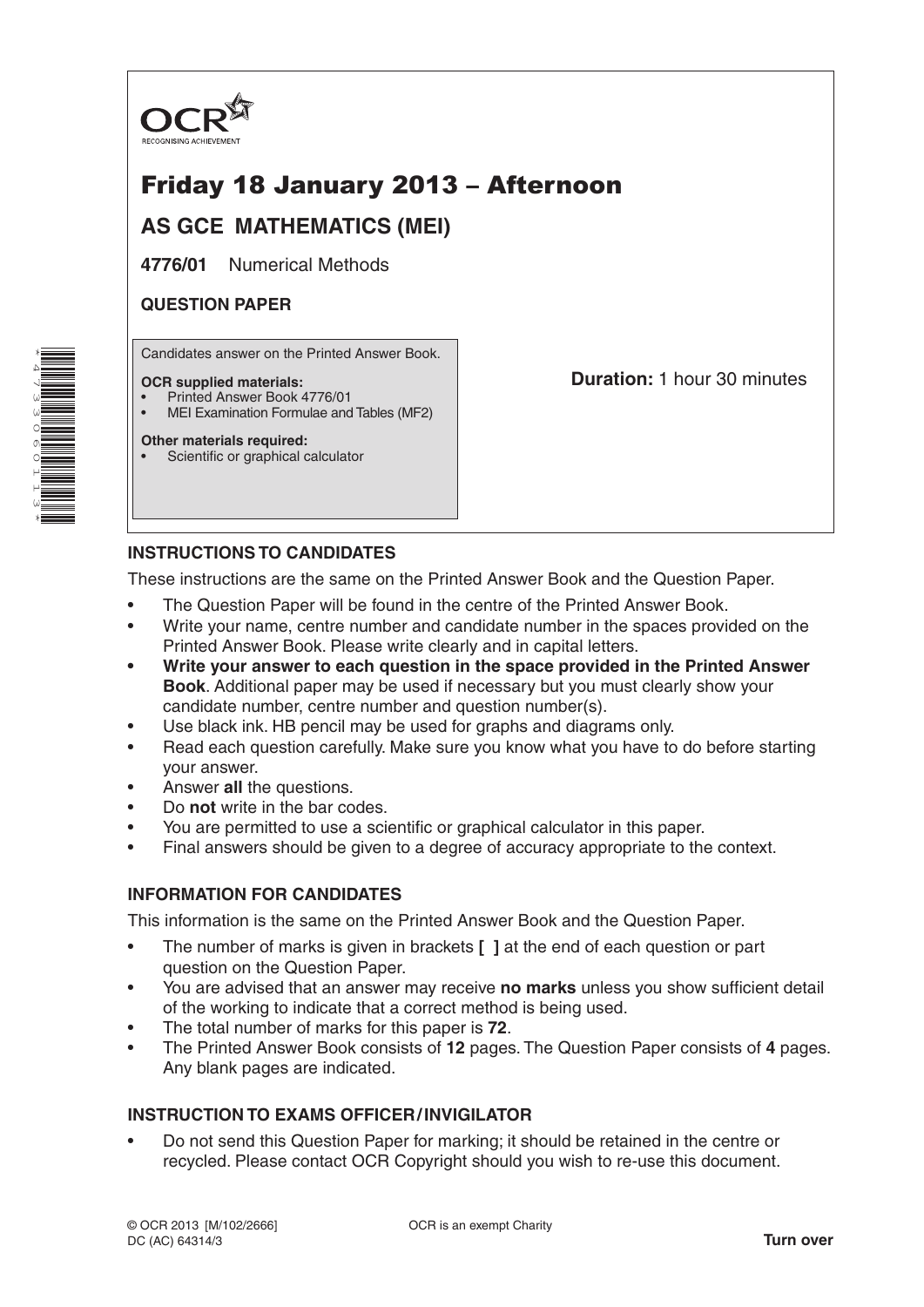#### **Section A** (36 marks)

**1 (i)** You are given that the equation

$$
x^4 - 4x + 1 = 0
$$

has exactly two real roots. Show that these roots both lie in the interval  $[0,2]$ .  $[2]$ 

- **(ii)** Use the Newton-Raphson method to find the larger of these roots correct to 4 decimal places. **[5]**
- **2** The table shows the first few values of the Fibonacci sequence,  $F_0$ ,  $F_1$ ,  $F_2$ , ...

Note that  $F_{r+1} = F_r + F_{r-1}$  for  $r > 0$ .

An approximate formula for  $F_r$  is as follows.

$$
F_r \approx \frac{1}{\sqrt{5}} \left( \frac{1 + \sqrt{5}}{2} \right)^r \qquad (*)
$$

**(i)** Find the absolute and relative errors in (\*) when  $r = 1$  and when  $r = 6$ . [4]

(ii) Given that the absolute error in (\*) decreases in magnitude as *r* increases, use (\*) to find  $F_{20}$  and  $F_{21}$ . **[3]**

**3** The values of a function f(*x*) are shown in the table.

| л    | 1.0   | .     | $\overline{\phantom{a}}$<br>⊥.∠ |
|------|-------|-------|---------------------------------|
| f(x) | 1.464 | 1.516 | 1.569                           |

**(i)** Use the forward difference method to find two estimates of  $f'(1)$ .

 **Comment on the numbers of significant figures in your answers.** [4]

- **(ii)** In the forward difference method, the error is approximately halved as *h* is halved. Use this fact to obtain a better estimate of  $f'(1)$ , explaining your reasoning. **[3]**
- **4** The table below shows a trapezium rule estimate, *T*, and two mid-point rule estimates, *M*, of an integral, *I*.

|     |           | M         |
|-----|-----------|-----------|
|     | 1.332 375 | 1.377 495 |
| 0.5 |           | 1.366 179 |

- **(i)** Find a further trapezium rule estimate of *I*. **[2]**
- **(ii)** Find two Simpson's rule estimates of *I*. **[3]**
- **(iii)** Give the value of *I* to the accuracy that appears justified. Explain your reasoning. **[2]**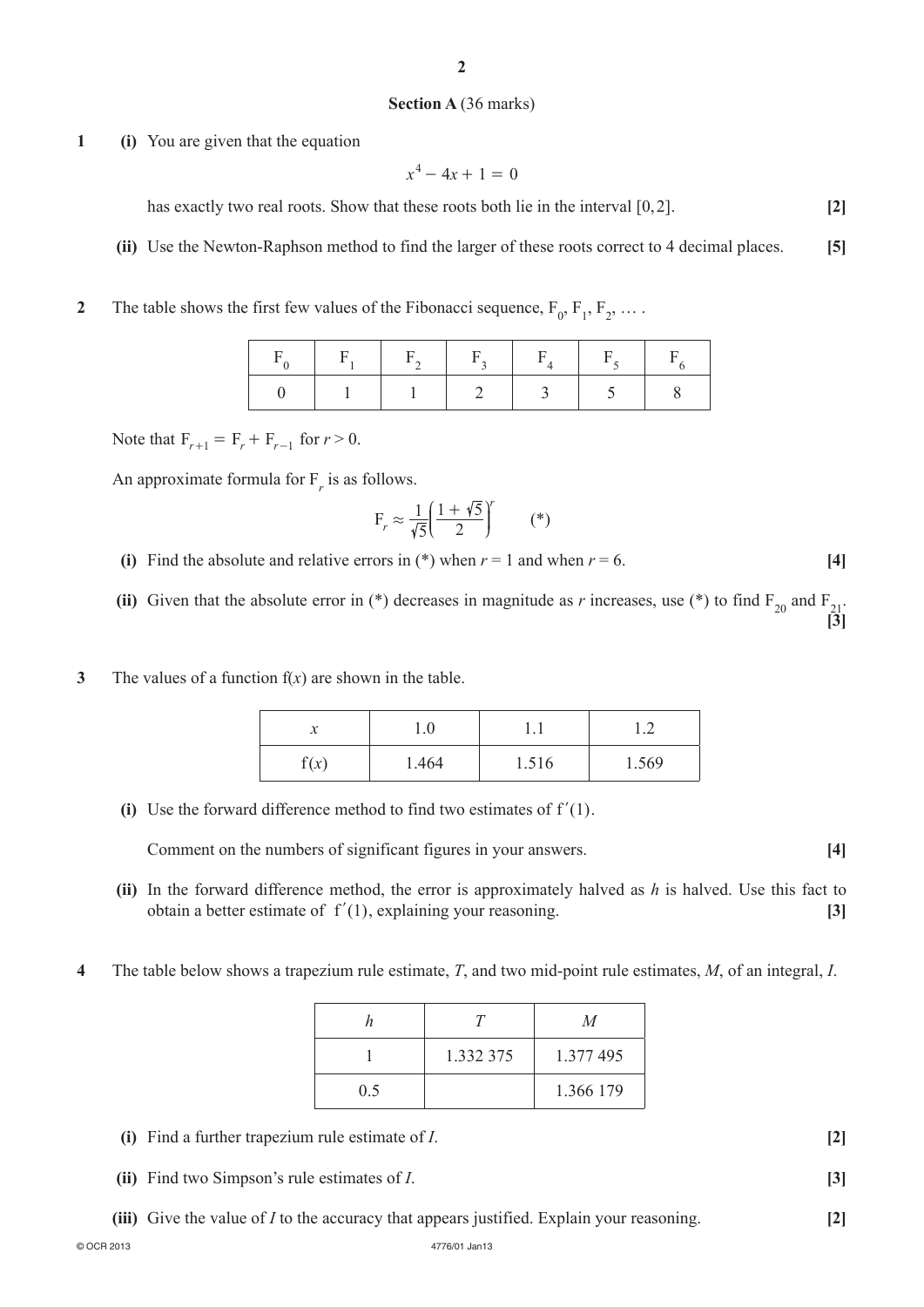**5** The function  $g(x)$  is known to be a cubic. Some values of  $g(x)$  are given in the table below. The value of g(3) is unknown and it is shown as *k*.

| 灬    |       |       |    |     |
|------|-------|-------|----|-----|
| g(x) | $-15$ | $-14$ | 54 | 145 |

| (i) Use a difference table to find $k$ .          |  |
|---------------------------------------------------|--|
| (ii) Extend the difference table to find $g(0)$ . |  |

(iii) Use linear interpolation to estimate a value of *x* for which  $g(x) = 0$ . [2]

#### **Section B** (36 marks)

**6** The following values of a function,  $f(x)$ , have been obtained experimentally.

| f(x) | 9.0 | 7 L |
|------|-----|-----|

**(i)** Use Lagrange's method to find a quadratic approximation to  $f(x)$ .

Hence estimate  $f(0)$  and the positive value of *x* for which  $f(x) = 0$ . Comment on the likely reliability of these estimates. **[11]**

Now let  $I = \int_{-1}^{1} f(x) dx$  $=\int_{-1}^{4} f(x) dx.$ 

 **(ii)** Estimate the value of *I* using the trapezium rule. You should use all the data in the table. **[2]**

**(iii)** Explain why it is not possible to use Simpson's rule on the data in the table.

Find a suitable value of f(*x*) and hence obtain an estimate of *I* using Simpson's rule. **[5]**

## **[Question 7 is printed overleaf.]**